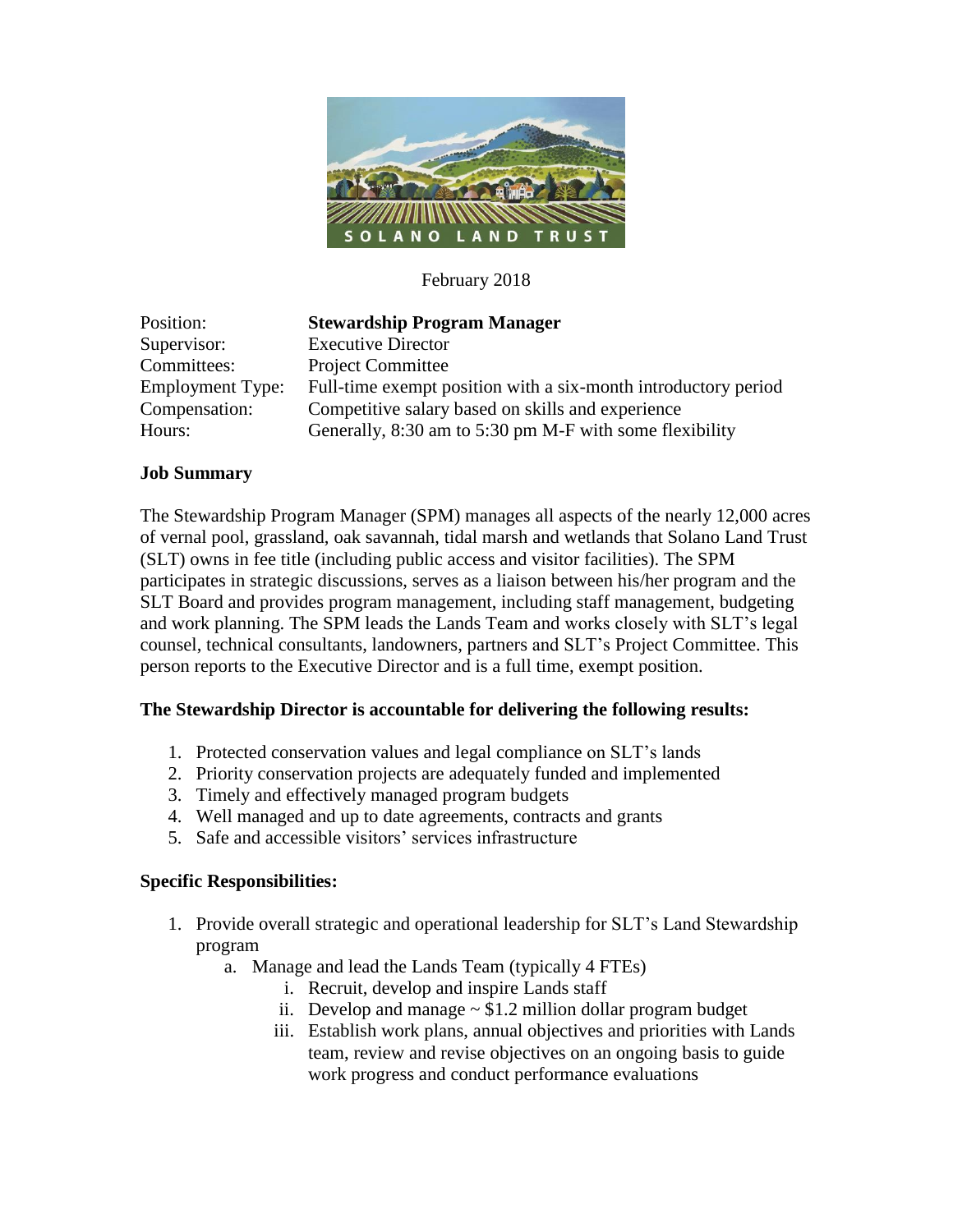- 1. Ensure work plans and budgets are aligned with SLT's strategic plan
- b. Manage compliance with permit, contractual and other legal obligations of SLT's properties
- c. Ensure documents, monitoring and other land management practices meet Land Trust Alliance (LTA) standards
- d. Support funding efforts for operations, project and endowment funds to support land management
	- i. Solicit, negotiate and administer funding agreements and contracts such as mitigation, habitat enhancement and grant agreements.
		- 1. Develop and manage project budgets ranging from ~\$50,000 to \$1.5M, manage deliverables, prepare reports and invoices, and communicate with grantors, project proponents and agencies as needed
	- ii. Work with fundraising team to identify and cultivate major donors
- 2. Oversee and/or manage stewardship of SLT's fee title properties including public access and visitor facilities
	- a. Prepare, update and/or implement adaptive management and monitoring plans, annual work plans and annual assessments for each property in accordance with LTA standards
	- a. Oversee/implement biological, rangeland and other management, enhancement or restoration projects and support monitoring, including restoration and mitigation sites and non-native species control
		- i. Manage/oversee project plans, budgets and permits. Implement existing long-term projects
		- ii. Oversee and support SLT staff to manage grazing program including, negotiating and managing SLT's grazing licenses, and monitoring and evaluation of licensee performance
		- iii. Build/maintain partnerships with resource management agencies, contractors, partners and other land trusts as needed to achieve land management goals
	- b. Manage/oversee SLT's public access and visitor services facilities.
		- i. Oversee and support Operations Manager to manage facilities at Rush Ranch, Jepson Prairie and other sites as needed
		- ii. Manage projects and environmental review processes, such as CEQA, to support development of SLT public access facilities
		- iii. Cultivate/manage partner relationships including partner agreements and contracts and joint work planning efforts to support visitor services facilities
- 3. Support SLT's Transactions Program
	- a. Participate in setting conservation planning priorities
	- b. Support work with Project Committee and staff to evaluate potential acquisition projects.
- 4. Other duties
	- a. Support the SLT Board and committees as needed including preparing and delivering presentations, memos and other documents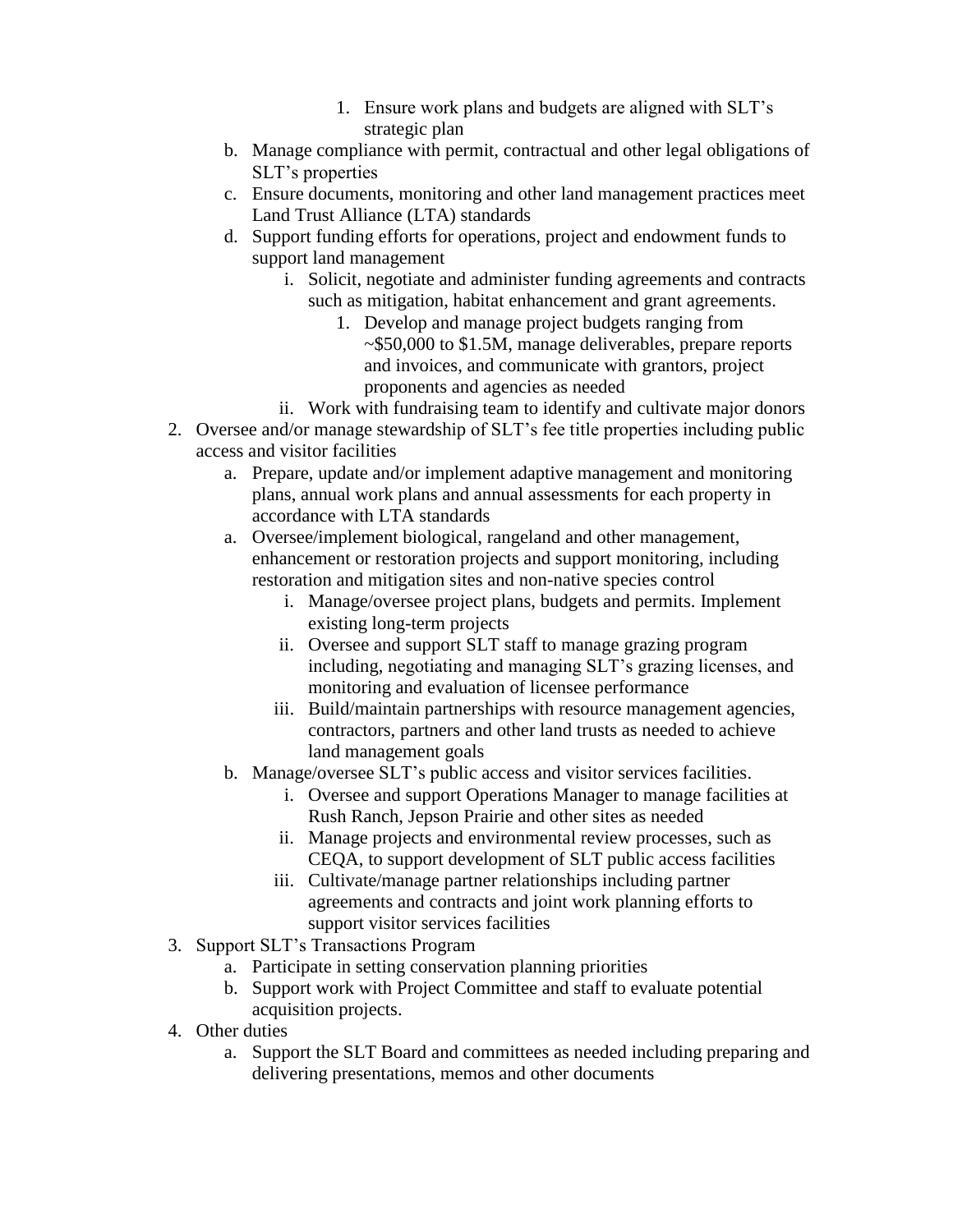- b. Collaborate with Associate Director and other staff to support SLT's recreation and education programs and SLT's membership goals including
	- i. Public access programming, such as docent led activities and events on SLT lands
- c. Represent SLT at meetings and conferences
- d. Help establish organizational policies and procedures that align with SLT's Strategic Plan and support the mission

## **SLT's Culture**

Every team member at SLT is considered a **leader** who embraces the role they have been assigned and encourages **colleagues** to be their best through effective **communication**, **collaboration** and shared **values**. As a small organization, we are **self-starters** and are **flexible** to the ever-changing circumstances. We operate from a place of **integrity, trust,** and personal **responsibility** with the goal of representing SLT in a positive way. We have mutual **respect** for one another and use **discretion** in all business dealings and communication.

## **Position Requirements**

The idea candidate would have all of the requirements below:

- Bachelor's Degree in Ecology, Biology, Environmental Science or similar field plus 5 years' experience leading teams and managing wildlife preserves with public access, managing contractors, or equivalent combination of education and experience. Prefer Master's Degree in related field with 6-10 years' experience
- Ability to work with diverse groups and build consensus, while maintaining patience, humor and confidentiality
- Experience working with non-profit or governmental organizations including budgeting, contract management, grant writing and communicating with a board of directors
- A team player with strong diplomacy, interpersonal and problem solving skills
- Demonstrated ability to communicate effectively, both orally and in writing with landowners, the public, media, professional colleagues and government entities
- Proven experience implementing complex or multiple projects, including managing contractors, workload and finances
- Proven experience recruiting, developing and managing staff
- Experience working with volunteers in land stewardship and visitor services
- Experience managing visitor services, including public access to sensitive sites, trail and facility development, and protection of resources
- Experience managing sensitive species and understanding of concepts related to ecosystem restoration and management
- Demonstrated positive attitude and dedication to land preservation, working landscapes, and public access/recreation
- Good physical condition able and willing to physically travel over rough terrain on foot, and deal with the elements.
- Proficiency with Microsoft Office (Word, Excel, PowerPoint and Outlook) and GPS devices; more than a beginner's knowledge of GIS
- Valid Class C driver's license